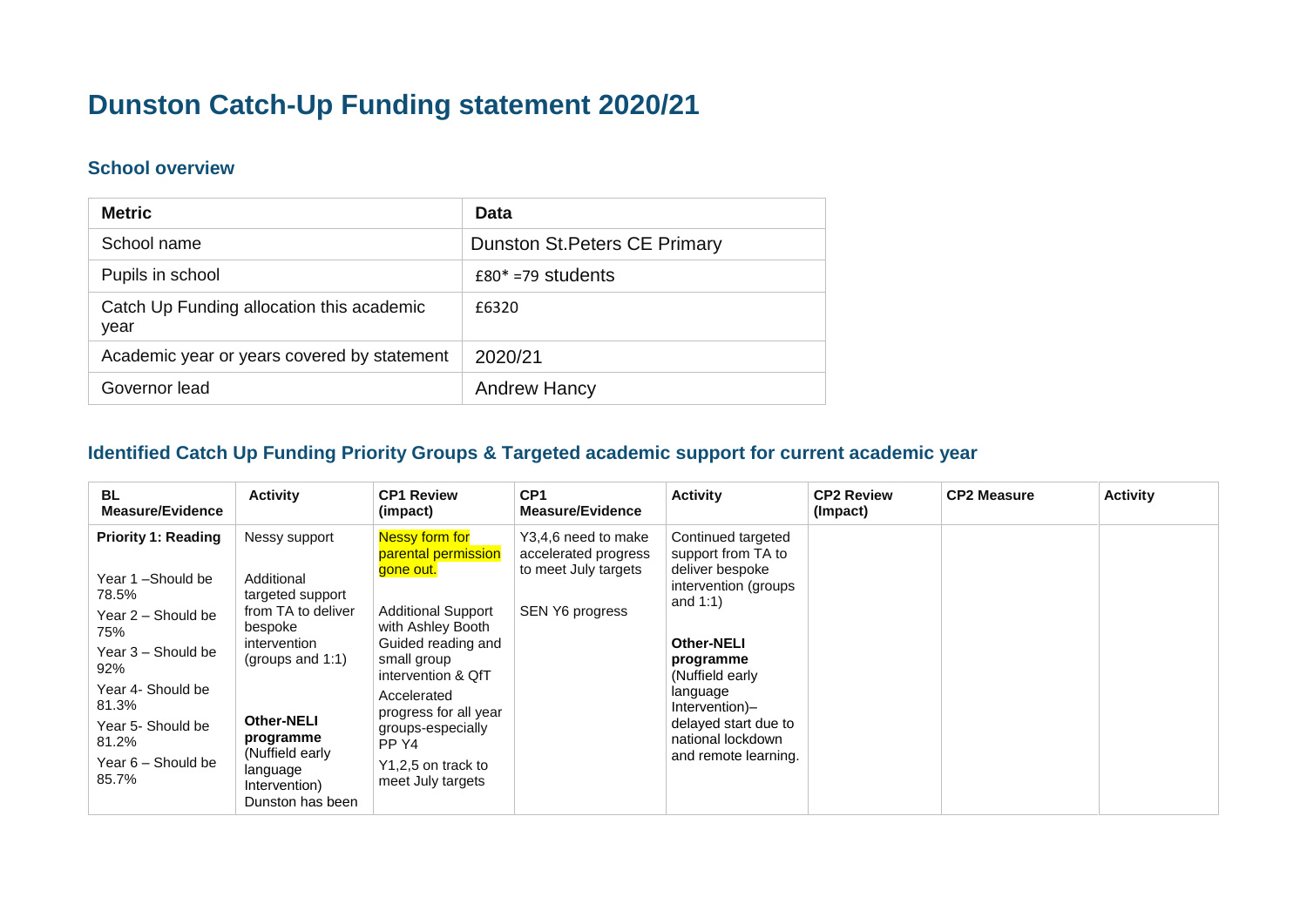| <b>BL</b><br><b>Measure/Evidence</b>                                                                                                                                                                           | allocated a place.<br>Funding to be<br>used to release<br>staff to access<br>training and<br>deliver<br>programme to<br>reception pupils<br><b>Activity</b>                                                                           | <b>CP1 Review</b><br>(impact)                                                                                                                                                        | CP <sub>1</sub><br><b>Measure/Evidence</b>                                                                                                                                                                                                                                 | <b>Activity</b>                                                                                    | <b>CP2 Review</b><br>(Impact) | <b>CP2 Measure</b> | <b>Activity</b> |
|----------------------------------------------------------------------------------------------------------------------------------------------------------------------------------------------------------------|---------------------------------------------------------------------------------------------------------------------------------------------------------------------------------------------------------------------------------------|--------------------------------------------------------------------------------------------------------------------------------------------------------------------------------------|----------------------------------------------------------------------------------------------------------------------------------------------------------------------------------------------------------------------------------------------------------------------------|----------------------------------------------------------------------------------------------------|-------------------------------|--------------------|-----------------|
| <b>Priority 2: Writing</b><br>Year 1 - Should be<br>78.5%<br>Year 2 - Should be<br>75%<br>Year 3 - Should be<br>92%<br>Year 4- Should be<br>81.3%<br>Year 5- Should be<br>81.2%<br>Year 6 - Should be<br>78.5% | Catherine<br>Caldwell<br>Consultancy Ltd<br>to run training for<br>all staff across<br>the Spires<br>Federation for<br>writing<br>Additional<br>targeted support<br>from TA to deliver<br>bespoke<br>intervention<br>(groups and 1:1) | All year groups<br>made at least good<br>or accelerated<br>progress<br>Gaps in SPAG<br>identified-targeted<br>QfT and intervention                                                   | See BL targets for all<br>year groups-progress<br>good but still need to<br>close gaps in<br>attainment.<br>Y3/Y6 SEN (only<br>1.0pts progress)<br>Y4/5 SPAG-embedding<br>and applying in<br>extended writing-<br>monitor effectiveness<br>of consultant CPD in<br>STP/MTP | Continued targeted<br>support from TA to<br>deliver bespoke<br>intervention (groups<br>and $1:1$ ) |                               |                    |                 |
| <b>BL</b><br><b>Measure/Evidence</b>                                                                                                                                                                           | <b>Activity</b>                                                                                                                                                                                                                       | <b>CP1 Review</b><br>(impact)                                                                                                                                                        | CP <sub>1</sub><br><b>Measure/Evidence</b>                                                                                                                                                                                                                                 | <b>Activity</b>                                                                                    | <b>CP2 Review</b><br>(Impact) | <b>CP2 Measure</b> | <b>Activity</b> |
| <b>Priority 3: Maths</b><br>Year 1 - Should be<br>85.7%<br>Year 2 - Should be<br>83.3%<br>Year 3 - Should be<br>92%<br>Year 4- Should be<br>81.3%<br>Year 5- Should be<br>87.5%                                | Additional<br>targeted support<br>from TA to deliver<br>bespoke<br>intervention<br>(groups and 1:1)                                                                                                                                   | All year groups<br>made good or<br>accelerated<br>progress.<br>FSM Y3 made 4pts<br>progress<br>Gaps significantly<br>closed and most<br>year groups on track<br>to meet July targets | Y2 not PP only made<br>1.0 pt progress<br>Y6 SEN/FSM/PP only<br>made 1.0 pt progress                                                                                                                                                                                       | Continued targeted<br>support from TA to<br>deliver bespoke<br>intervention (groups<br>and $1:1$ ) |                               |                    |                 |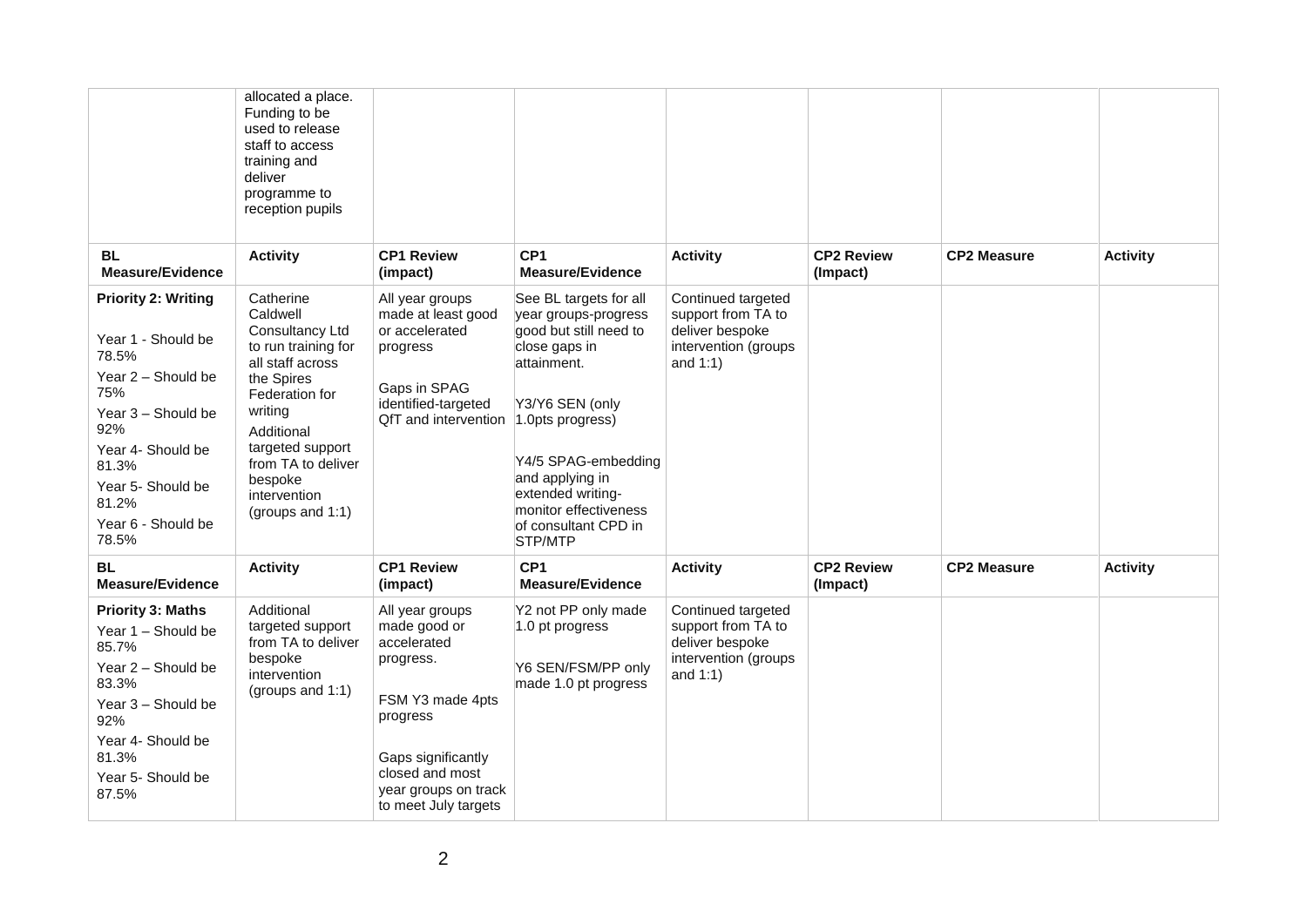| Year 6 - Should be<br>78.5%<br>Alongside the gaps<br>in knowledge<br>identified, the<br>children also need<br>to develop<br>resilience and<br>improve pace. |                                                                                                                                                                                                                                                                                                                      |                                                                     |                                                                                                                                                                                                                                                                          |  |  |
|-------------------------------------------------------------------------------------------------------------------------------------------------------------|----------------------------------------------------------------------------------------------------------------------------------------------------------------------------------------------------------------------------------------------------------------------------------------------------------------------|---------------------------------------------------------------------|--------------------------------------------------------------------------------------------------------------------------------------------------------------------------------------------------------------------------------------------------------------------------|--|--|
| <b>Barriers to</b><br>learning these<br>priorities address                                                                                                  |                                                                                                                                                                                                                                                                                                                      | Local/national lockdown<br>Pupil's self-isolating<br>Staff shortage |                                                                                                                                                                                                                                                                          |  |  |
| Projected<br>spending                                                                                                                                       | Catherine<br>Caldwell<br>Consultancy Ltd -<br>Writing CPD -<br>£350 for a full day<br>in school<br>Nessie -£333<br>Purchase 'One<br><b>Minute Mental</b><br>Maths' books: 5-7<br>years (£19.99), 7-<br>9 years (17.99)<br>and 9-11 years<br>$(E17.99)$ - Total<br>£55.97<br>Phonics Bug Club<br>Dunston -<br>£336.75 |                                                                     | Minute maths-£55.97<br>TA hours agreed for<br>3 extra weekly to<br>target intervention<br>remotely during<br>school closures-in<br>school following<br>lockdown.<br>TA 10 weeks x4<br>£20.25 = £810<br>Supply TA 10 weeks<br>$x3 = £2300$<br>Phonics Bug Club<br>£336.75 |  |  |
| <b>Total</b>                                                                                                                                                | 951.91                                                                                                                                                                                                                                                                                                               |                                                                     | $+TA \, cost \, 10$<br>weeks $x4$ £20.25 =<br>£810<br><b>ELSA £405</b>                                                                                                                                                                                                   |  |  |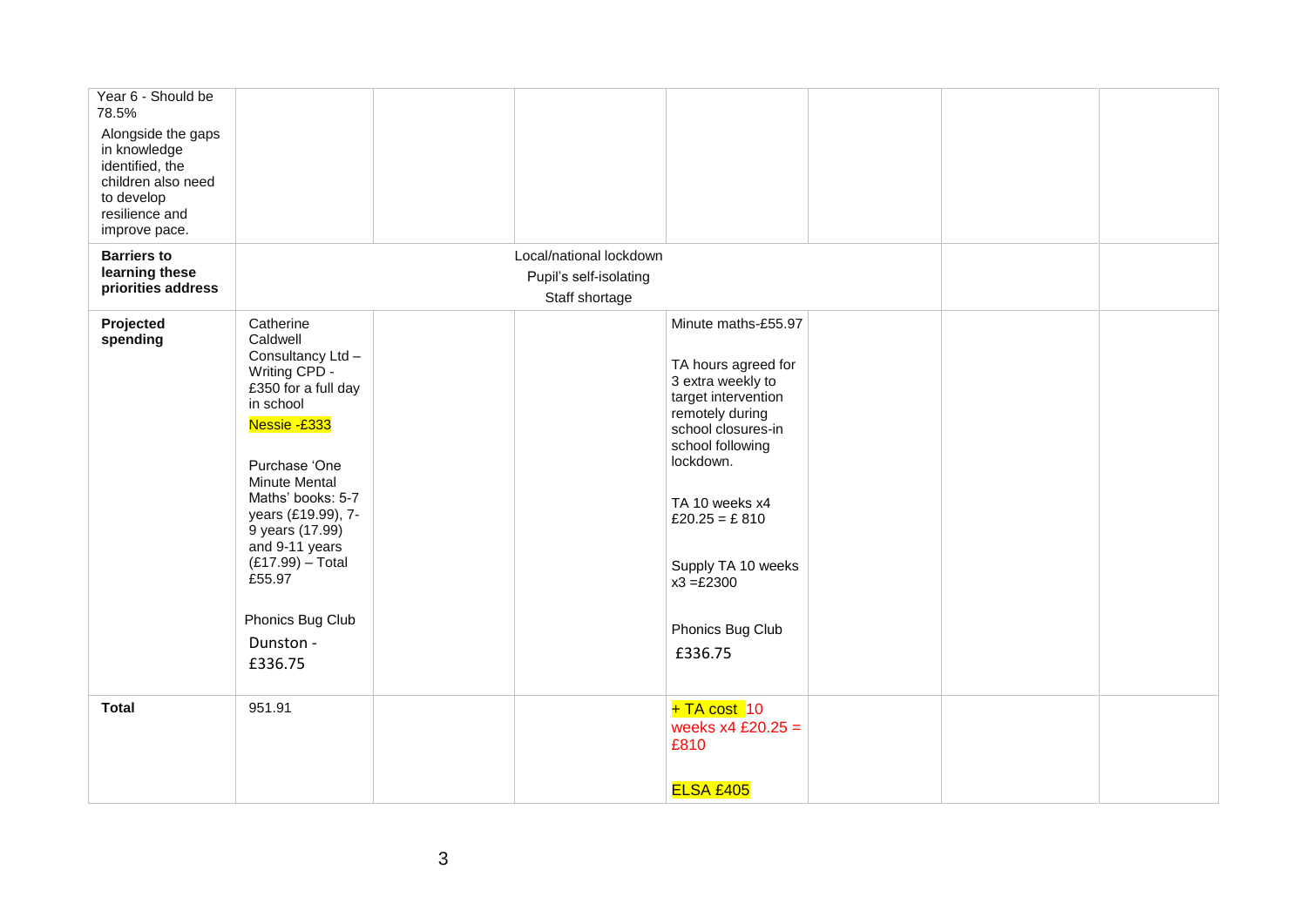|  | 10 weeks at £115<br>$=$ £2300<br>(ending week of<br>28 <sup>th</sup> June)        |  |
|--|-----------------------------------------------------------------------------------|--|
|  | <b>Rising start</b><br>intervention<br>reading (half cost<br>with Digby )<br>£360 |  |
|  | <b>Running total:</b><br>£4950.72                                                 |  |
|  | Left for additional<br>TA £1369.28                                                |  |

## **Other identified Priority Groups & Wider strategies for current academic year**

| <b>BL</b><br><b>Measure/Evidence</b>                                                                                                                                                                                                                    | <b>Activity</b>                                                                                                                                                                                                                                                                                                                                              | <b>CP1 Review/Impact</b>                                                                                       | <b>CP2 Review/Impact</b> |
|---------------------------------------------------------------------------------------------------------------------------------------------------------------------------------------------------------------------------------------------------------|--------------------------------------------------------------------------------------------------------------------------------------------------------------------------------------------------------------------------------------------------------------------------------------------------------------------------------------------------------------|----------------------------------------------------------------------------------------------------------------|--------------------------|
| <b>Priority 4:</b><br>Mental and<br>physical wellbeing<br>Pupil questionnaire<br>data, conducted<br>September 2020:<br>45.6% Enjoyed<br>lockdown<br>81.4% Are happy to<br>be back at school<br>12.3 % Remember<br>everything I was<br>taught last year. | Intervention within school:<br>ELSA (Mrs Colley)<br>'Jigsaw' PSHE scheme of work<br>implemented across the school<br>Access to CASY counselling<br>Use of the outdoor space for lessons<br>where appropriate<br><b>Active Phonics</b><br><b>Active Maths</b><br>Wellbeing Warriors $-2x$ class<br>Carres additional active phonics/maths<br>CASY counselling | Staff shortage and absence have restricted ELSA<br>availability.<br>CASY counselling has taken place remotely. |                          |